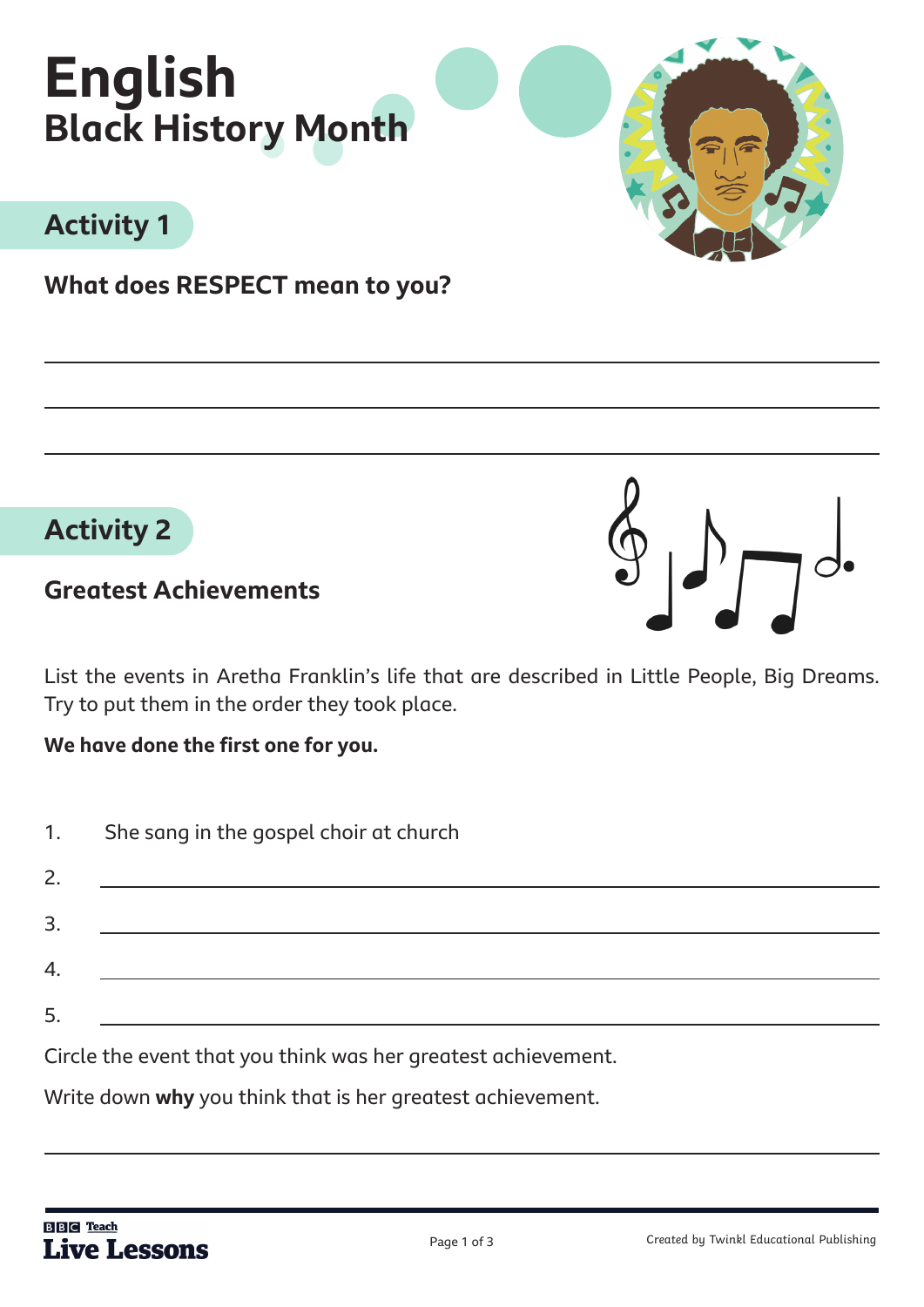

### **Song Lyrics**

Take a look at some of these lyrics and see if there is one that means a lot to you. If there is, write down why it means something to you, or write down some lyrics from a song you know that does – or write your own.

#### **GET UP STAND UP, Bob Marley**

Get up, stand up, stand up for your rights Get up, stand up, don't give up the fight

#### **RESPECT, Aretha Franklin**

R.E.S.P.E.C.T. find out what it means to me

#### **SISTERS ARE DOING IT FOR THEMSELVES, Aretha Franklin & Eurythmics**

Sisters are doing it for themselves

Standing on their own two feet

And ringin' their own bells

#### **BORN THIS WAY, Lady Gaga**

Don't hide yourself in regret Just love yourself and you're set I'm on the right track, baby I was born this way yeah